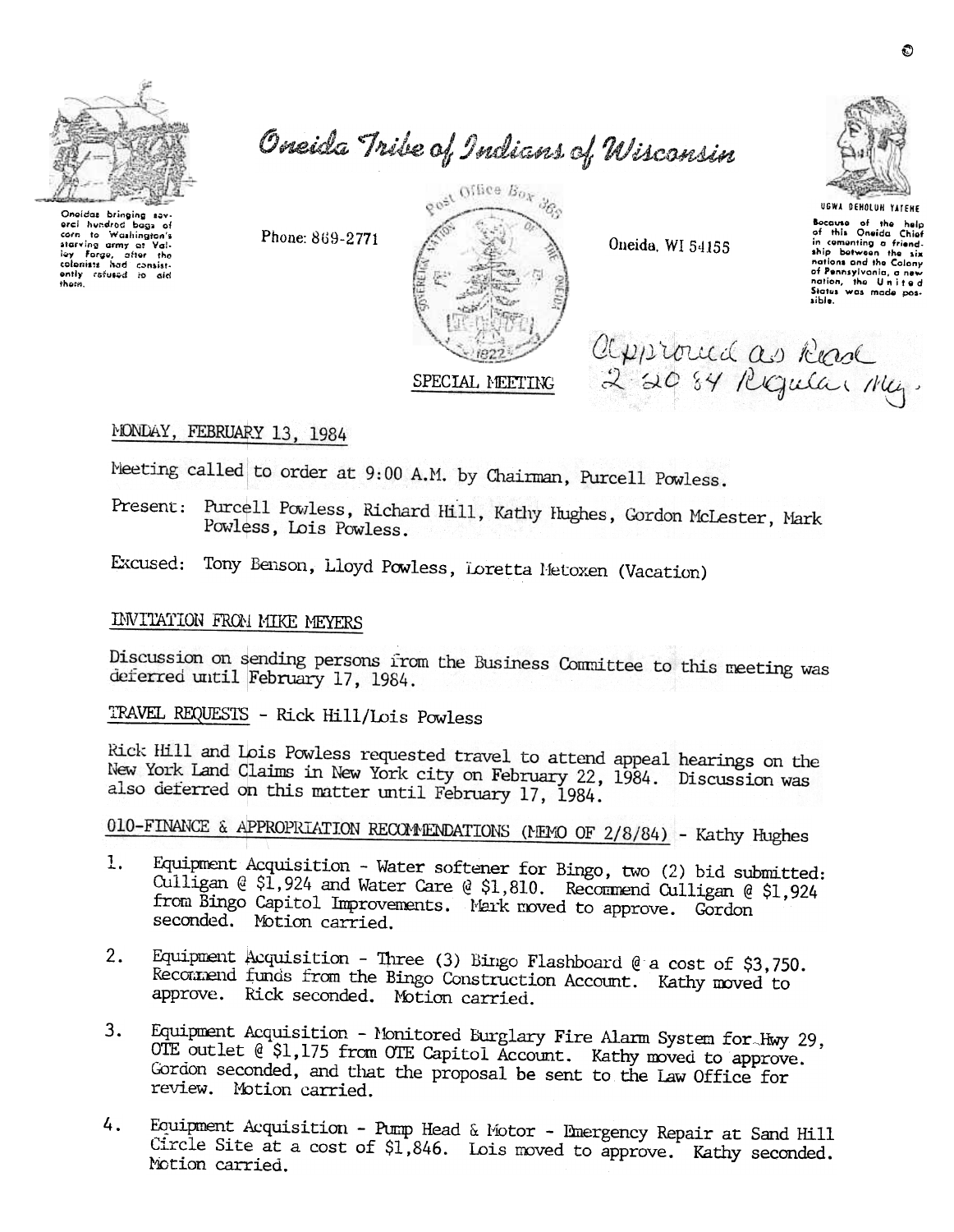Oneida Tribe of Indians of Wisconsin Special Meeting - February 13, 1984 Page 2

Finance & Appropriation Recommendation (Continued)

- 5. Flow Neter & Test Material for Sacred Heart Center treatment facility This was tabled for further information from the Director. No action taken at this time.
- 6. Equipment Acquisition Fifteen passenger 1984 Ford Van at cost of  $$12,000$ . Action already taken on February 10, 1984.
- 7. 84-085 Contract  $#55614$  Senior Citizens, based on unspent donations and insurance reimbursements from 1983. No tribal contribution needed. Rick moved to approve. Kathy seconded. Nark abstained. Motion carried.
- 8. 84-086 Wells & Septic Contract #15353 budget nudification to reflect increase in IHS contract. No additional Tribal contribution needed. Lois moved to approve. Kathy seconded. Notion carried.
- 9. 84-087 Wells & Septic Contract 3 15354, Budget modification to reflect increase by IHS. No additional contribution needed. Lois moved to approve. Kathy seconded. Motion carried.
- 10. 84-088 Request to pay outstanding insurance for Carol Robelia from General Fund - Special Projects at a total cost of \$337.61. Mark moved to table until February 15, 1984. Lois seconded. Notion carried.
- 11. 84-089 Language buaget modification due to savings from vacant position due to savings from a vecant position, but in the event<br>modification due to savings fram a vacant position, but in the event<br>free are extra saving No additional contribution requested. Mark moved to approve the budget modification due to savings from a vacant position, but in the event there are extra savings within the Program in the future, the program should consider using those funds to off-set the Tribal Contribution. Kathy seconded. Rick opposed. Motion carried.
	- 12. 83-242 Senior Energy Aide grant is for lesser amount than proposed budget. Referred back to Administration for revised budget. No action taken.
	- contribution of \$14,039 to cover coordinators upgrade, salary and fringe, office relocation to Sacred Heart Center, Seymour phone exchange and new secretarial position. Gordon moved to table until February 15, 1984. Mark seconded. Notion carried.
- 13. 84-091 Senior Citizens Contract #55654 requesting addition<br>contribution of \$14,039 to cover coordinators upgrade, sai<br>office relocation to Sacred Beart Center, Seymour phone ex<br>secretarial position. Gordon moved to tab Ii. 84-091 Comprehensive Health Contract /115254 budget modification to reflect Fy '83 carryover per attachment. No additional contribution needed. Kathy moved to approve. Kick seconded. Under discussion it was felt not enough information was available. Lark moved to table. Rick seconded. Mark requested a breakdown of these monies. (What goes for upgraded salaries and positions.)